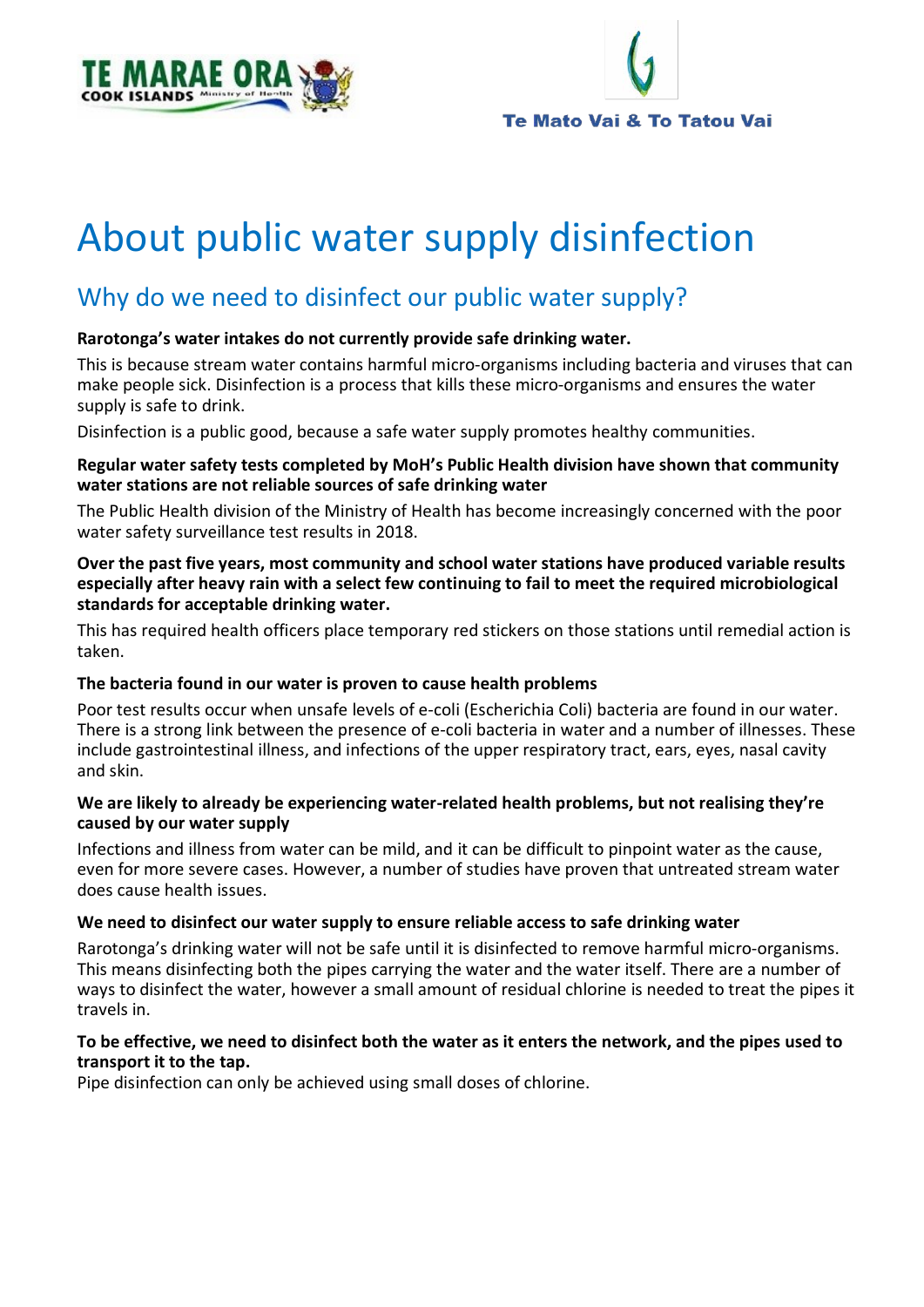



# The '4 step' water treatment process

Disinfection is just one part of the four-step water treatment process Te Mato Vai is installing. Multiple steps are needed to get water clean and safe for drinking, bathing and food preparation - each step plays an important role.

Currently Rarotonga uses only the first step, and the system is not working as well as it should.

# **1. Sedimation (settling)**

**This process uses gravity to remove solids (dirt, leaves etc ) from the water The solids settle on the bottom of the tank as sludge**

# **2. Coagulation/flocculation**

**Flocculation is a slow mixing process which helps particles of dirt etc. clump together and settle faster at the bottom of the tank. This step, together with filtration, removes harmful protozoa**





# 3. Filtration

**Rapid gravity filters use sand to further filter the water. Waste is removed from the top of the tank, and the filtered water is collected from the bottom This step, together with coagulation/flocculation, removes harmful protozoa**



**4. Disinfection There are a number of disinfection options Disinfection kills other harmful organisms such as viruses and bacteria Different methods are more/less effective at removing these**

The three types of harmful oganisms found in the water that can cause different illnesses





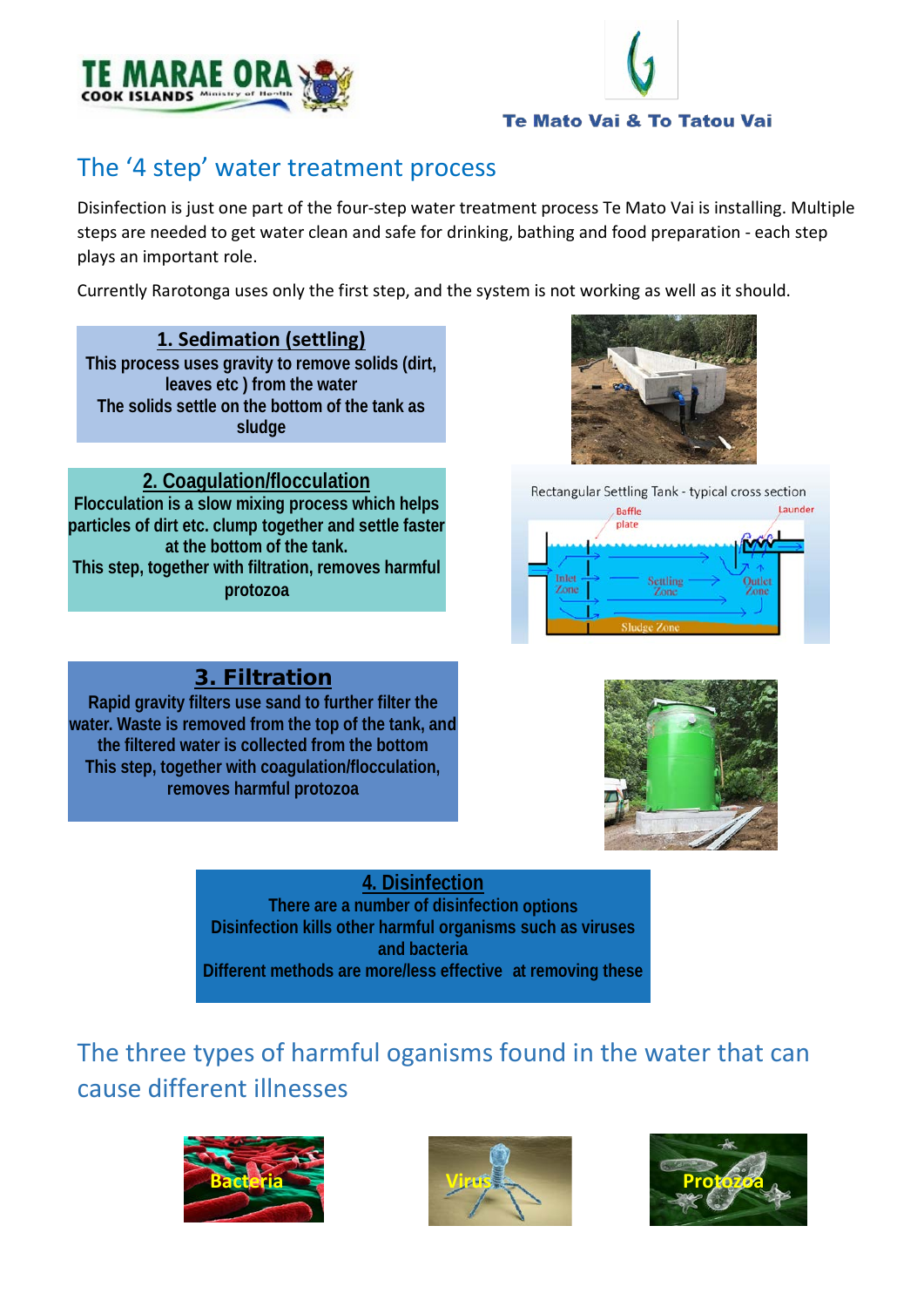



# What are the disinfection options?

The Te Mato Vai project management unit has assessed the most commonly used water supply disinfection options – these are UV, ozone and chemical (chlorine) systems. Factors considered include safety, complexity, reliability, capital cost, and ongoing operational and maintenance costs.

Based on this assessment, the PMU recommends chlorination as the safest, most cost-effective and reliable disinfection system for Rarotonga.

| <b>Disinfection</b><br>options           | <b>Means</b>                                                                                                                                                                                                    | <b>Comments</b>                                                                                                                                                                                                                                                                                                                                                                                                                                                                                                                                                                                                                                                                                                                                                                                                                                                                                          |
|------------------------------------------|-----------------------------------------------------------------------------------------------------------------------------------------------------------------------------------------------------------------|----------------------------------------------------------------------------------------------------------------------------------------------------------------------------------------------------------------------------------------------------------------------------------------------------------------------------------------------------------------------------------------------------------------------------------------------------------------------------------------------------------------------------------------------------------------------------------------------------------------------------------------------------------------------------------------------------------------------------------------------------------------------------------------------------------------------------------------------------------------------------------------------------------|
| <b>Ultra Violet</b><br>radiation<br>(UV) | UV rays penetrate harmful pathogens in the<br>water and inactivates bacteria, viruses, and<br>some cysts (protozoa), by attacking their<br>genetic core (DNA).<br>Water<br>UV Light<br>Inlet<br>Water<br>Outlet | Relies on power, UV lamps need<br>cleaning/replacing and UVT to be<br>monitored. Does not kill viruses<br>(Giardia lamblia cysts or<br>Cryptosporidium oocysts). No<br>disinfectant residual effect beyond the<br>point of treatment.<br>A treatment system would be required<br>at each intake site. Initial capital cost<br>would also be high because it would<br>require a permanent power supply to<br>be installed at each the intake site.<br>Requires specialist skills to maintain the<br>system, which can be unsafe when not<br>properly managed.<br>The power supply costs would be in<br>addition to an estimated installation<br>cost of \$800k-\$1.2m. Annual operating<br>costs are also high (estimated \$154k) as<br>are the costs of ongoing maintenance.<br>Chlorine would still be required to<br>disinfect the pipe system and to ensure<br>the water flowing through distribution |
| <b>Ozone Gas</b><br><b>Ozonation</b>     | Destroys microorganisms and degrades<br>organic pollutants through the infusion<br>of ozone, a gas produced by subjecting<br>oxygen molecules to high electrical voltage.                                       | network remains potable.<br>Effective on all pathogens. Has high<br>energy demand. O <sub>3</sub> inhalation is<br>accompanied by dangerous side-<br>effects.<br>A treatment system would be required<br>at each intake site. Initial capital cost<br>would also be high because it would<br>require a permanent power supply to<br>be installed at each the intake site.<br>Ozone systems are typically only used<br>for niche applications where high-level<br>specialist technical maintenance and                                                                                                                                                                                                                                                                                                                                                                                                    |

The following table explains why we are recommending chlorination as the most suitable option.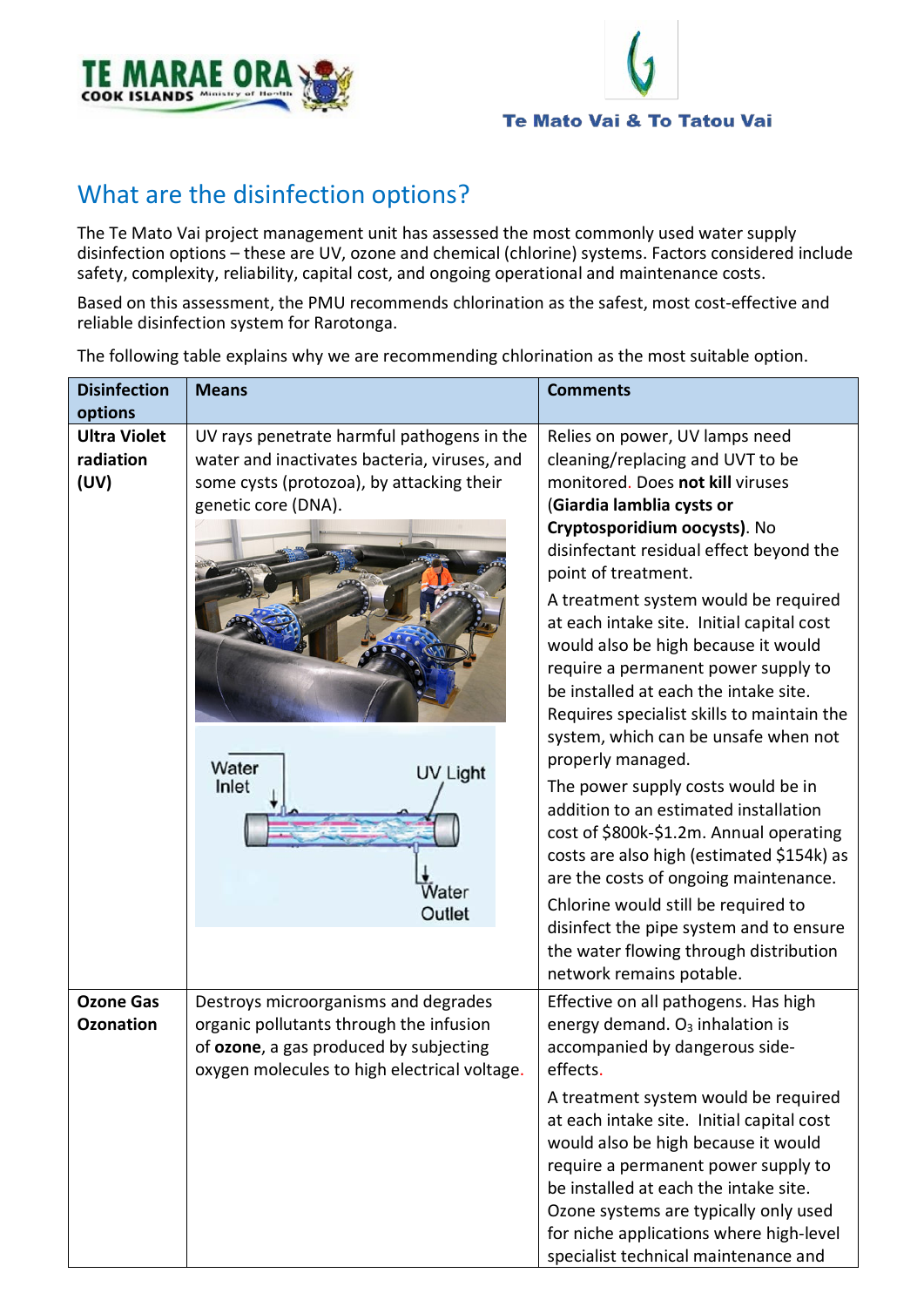



# Te Mato Vai & To Tatou Vai

|                                                      |                                                                                                                                                                                                                                                         | operational skill is readily available.<br>The power supply costs would be in<br>addition to an estimated installation<br>cost of \$1.4m. This system has very<br>high operating and maintenance costs.<br>Chlorine would still need to be added<br>to disinfect the pipes to ensure the<br>network remains safe.                                                                                                                                                                                                                                                                                                                                                                                                              |
|------------------------------------------------------|---------------------------------------------------------------------------------------------------------------------------------------------------------------------------------------------------------------------------------------------------------|--------------------------------------------------------------------------------------------------------------------------------------------------------------------------------------------------------------------------------------------------------------------------------------------------------------------------------------------------------------------------------------------------------------------------------------------------------------------------------------------------------------------------------------------------------------------------------------------------------------------------------------------------------------------------------------------------------------------------------|
| <b>Chemical</b><br>Chlorine -<br><b>Chlorination</b> | Chemical disinfection using liquid chlorine<br>or chlorine-containing solutions for the<br>oxidation and disinfection of the water<br>source.                                                                                                           | Effective at killing bacteria and viruses,<br>retains a residual if breakpoint<br>chlorination reached/exceeded. Does<br>not kill all protozoa (oocysts)<br>A safe and proven method, used in<br>many countries around the world,<br>including Australia and New Zealand.<br>Simple to install and manage<br>effectively, it does not require high<br>levels of technical equipment or skill to<br>operate effectively. This option is cost-<br>effective, as it requires minimal new<br>infrastructure. The estimated<br>installation cost is \$600-800k and<br>annual operating costs would be about<br>\$100k.<br>The 'Envirolyte' system is a chlorine<br>dosing system that uses salt to<br>generate chlorine for dosing. |
| <b>Chemical</b><br>Chlorine -<br>Anolyte             | A chemical dosing system, using a chlorine<br>based product derived from salt to generate<br>chlorine for dosing.<br>It is this fact that enables this system to<br>work, as it's the chlorine that kills harmful<br>bacteria and viruses in the water. | This would involve creating the chlorine<br>liquid at a special plant, then<br>transporting to the intake sites.<br>Have not yet received a technical<br>proposal including costings                                                                                                                                                                                                                                                                                                                                                                                                                                                                                                                                           |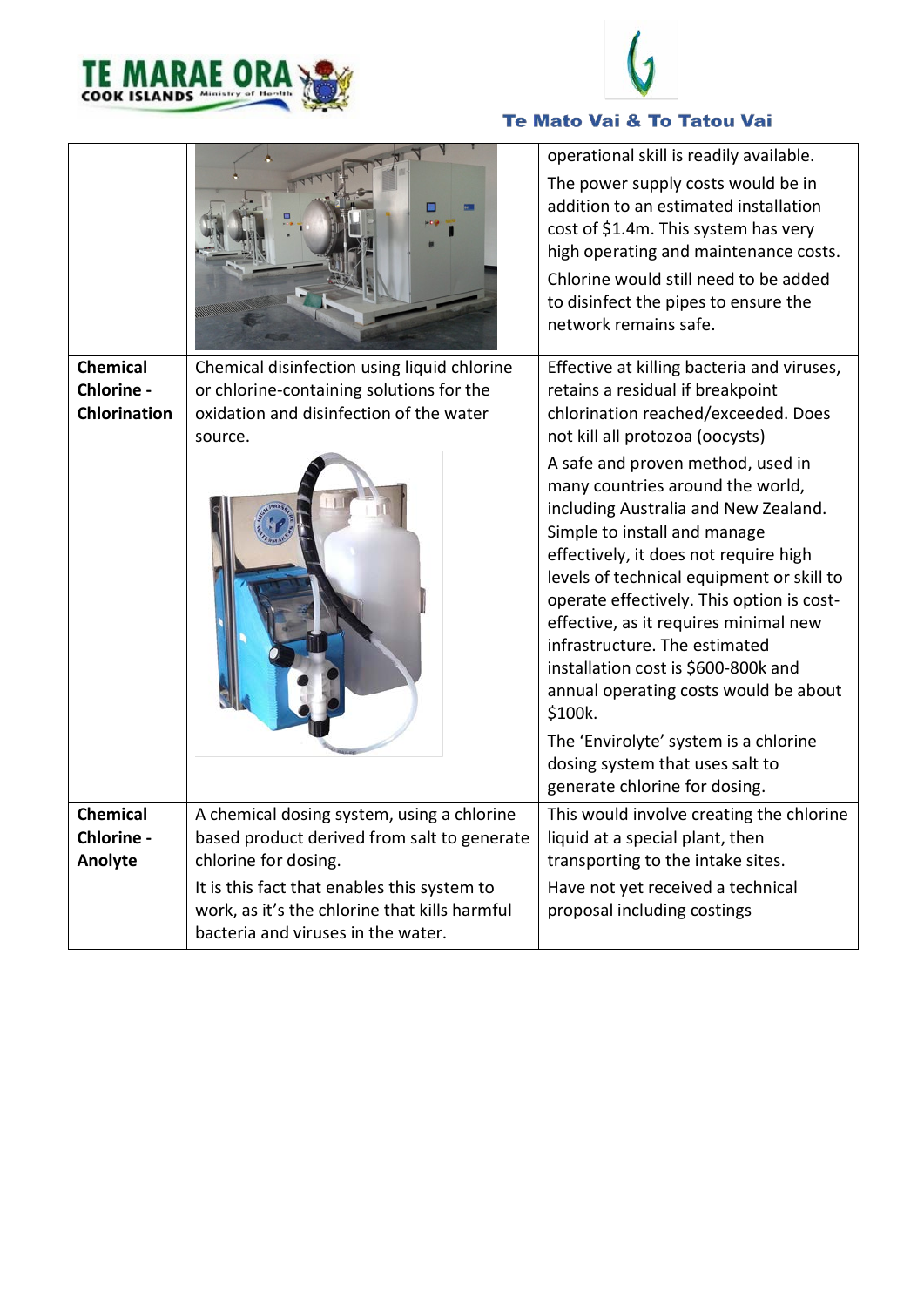



# Frequently asked questions

# **Q: What does 'potable' mean?**

**A: '**Potable water' means water that's been demonstrated to be safe for drinking, and meets established drinking water standards. Potable water is also safe to use for food preparation, personal bathing etc.

# **Q: What standards are you using to judge whether water is safe or not?**

**A:** The Cook Islands Ministry of Health has recently prepared a Drinking Water Standard which is based on World Health Organisation (WHO) Guidelines for drinking water quality. It is similar to the standards used in other Pacific countries including Tahiti and Fiji.

## **Q: Why should we disinfect when we've been drinking our water without a problem for years?**

**A:** While we don't currently monitor for illnesses that may be caused by our water supply, the Ministry of Health has become increasingly concerned with the poor results of their regular water safety surveillance tests. Water that is not potable could cause a waterborne disease outbreak.

# **Q: Why don't we use in-home UV treatment instead?**

**A:** Whatever disinfection method Government decides on, it will need to be applied at the water intake sites rather than individual households. This is because it's important the system is centrally operated and maintained to ensure it is safe and reliable. Only disinfection, both of the water as it enters the network and the pipes, can achieve a safe and reliable public water supply. Pipe disinfection can only be achieved using small doses of chlorine.

# **Q: Why don't we just boil our water instead?**

**A:** While boiling water can make water safe to drink, only disinfection can achieve a safe and reliable public water supply. There are a number of reasons for this, including the fact that waterborne diseases can occur not only from drinking contaminated water, but also from other uses including bathing, brushing teeth, and washing salad vegetables.

## **Q: Why don't we just keep using the community water stations?**

**A:** Whatever disinfection method Government decides on, it will need to be applied at the water intake sites rather than at the water stations. This is because it's important the system is centrally operated and maintained to ensure it is safe and reliable. Unfortunately the community water stations have not been reliable.

## **Q: I've been drinking our water for years and I've never been ill – is it really unsafe?**

**A:** Not every person infected with a pathogen from contaminated water falls ill, but young children, the elderly, visitors and those who are unwell are more vulnerable. This is because they either have a lowered resistance to disease or have not been exposed to water-borne pathogens and have never built up any resistance.

The chances of developing an illness after drinking contaminated water depends on a number of things, including the type of micro-organism, the amount of the micro-organism consumed, and the resistance of the infected person. (FAQs are continued on the following page)

## **Q: Will the Government introduce tariffs to pay for disinfection?**

**A:** The Government has confirmed it is planning to introduce a water tariff to help fund essential infrastructure and encourage responsible water use.